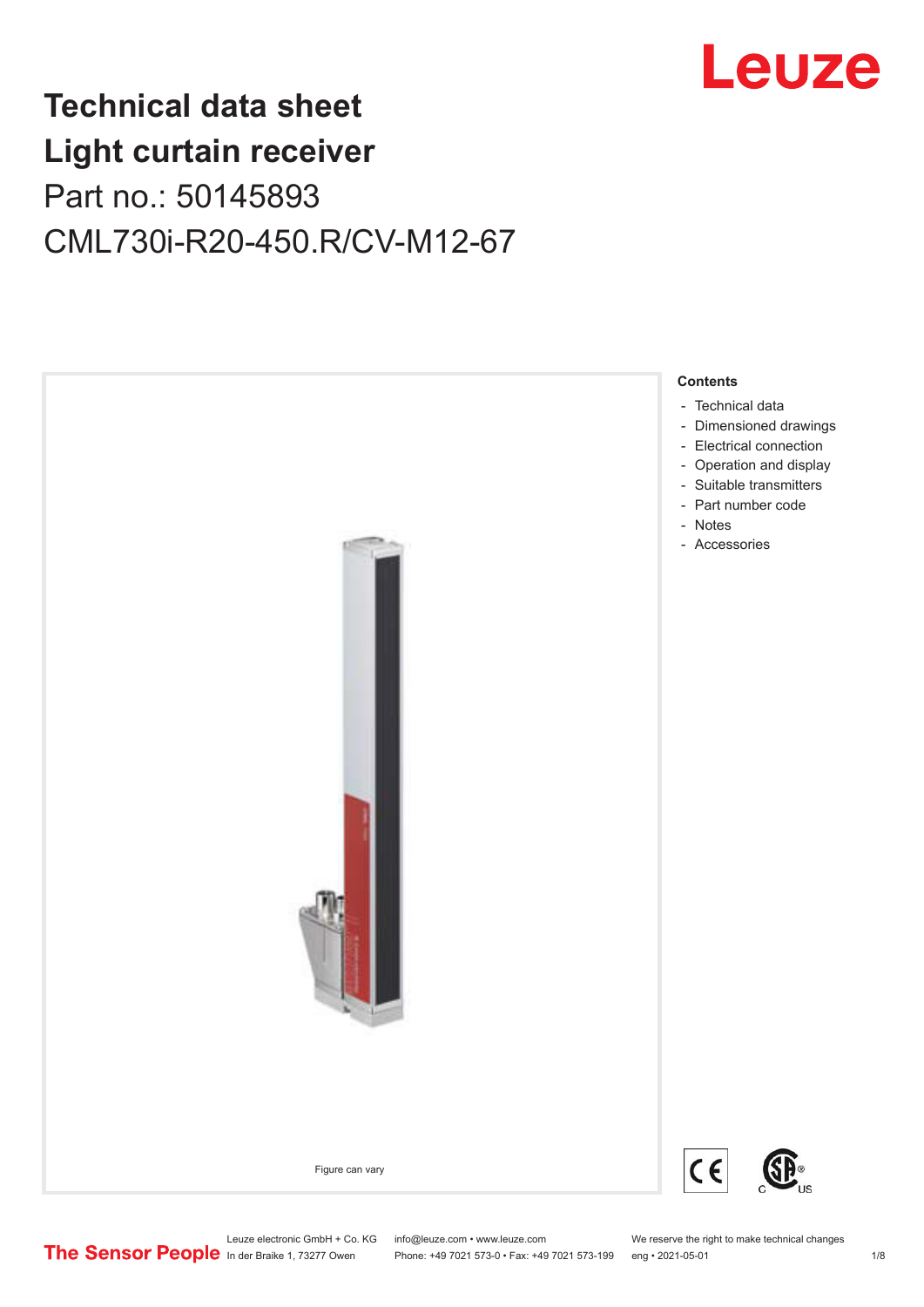#### <span id="page-1-0"></span>**Technical data**

| <b>Basic data</b>                              |                                                                                                             |
|------------------------------------------------|-------------------------------------------------------------------------------------------------------------|
| <b>Series</b>                                  | 730                                                                                                         |
| <b>Operating principle</b>                     | Throughbeam principle                                                                                       |
| Device type                                    | Receiver                                                                                                    |
| <b>Contains</b>                                | Accessories for the use of the BT-2R1                                                                       |
| <b>Application</b>                             | Detection of transparent objects                                                                            |
|                                                | Object measurement                                                                                          |
| <b>Special version</b>                         |                                                                                                             |
| <b>Special version</b>                         | Crossed-beam scanning                                                                                       |
|                                                | Diagonal-beam scanning                                                                                      |
|                                                | Parallel-beam scanning                                                                                      |
| <b>Optical data</b>                            |                                                                                                             |
|                                                |                                                                                                             |
| <b>Operating range</b>                         | Guaranteed operating range                                                                                  |
| <b>Operating range</b>                         | 0.39.5m                                                                                                     |
| Operating range, transparent media             | 0.33.5m                                                                                                     |
| <b>Operating range limit</b>                   | <b>Typical operating range</b>                                                                              |
| <b>Operating range limit</b>                   | $0.212$ m                                                                                                   |
| <b>Measurement field length</b>                | 450 mm                                                                                                      |
| <b>Number of beams</b>                         | 24 Piece(s)                                                                                                 |
| Beam spacing                                   | $20 \text{ mm}$                                                                                             |
| Measurement data                               |                                                                                                             |
| Minimum object diameter                        | 30 mm                                                                                                       |
| <b>Electrical data</b>                         |                                                                                                             |
| <b>Protective circuit</b>                      |                                                                                                             |
|                                                | Polarity reversal protection                                                                                |
|                                                | Short circuit protected                                                                                     |
|                                                | <b>Transient protection</b>                                                                                 |
| Performance data                               |                                                                                                             |
| Supply voltage U <sub>B</sub>                  | 18  30 V, DC                                                                                                |
| <b>Residual ripple</b>                         | 0  15 %, From $U_{\rm B}$                                                                                   |
| <b>Open-circuit current</b>                    | 0  165 mA, The specified values refer<br>to the entire package consisting of trans-<br>mitter and receiver. |
|                                                |                                                                                                             |
| Outputs                                        |                                                                                                             |
| <b>Number of analog outputs</b>                | 2 Piece(s)                                                                                                  |
| <b>Analog outputs</b>                          |                                                                                                             |
| Type                                           | Analog output                                                                                               |
| Current                                        | 024mA                                                                                                       |
| Voltage                                        | 011V                                                                                                        |
|                                                |                                                                                                             |
| Analog output 1                                |                                                                                                             |
| <b>Type</b>                                    | Voltage                                                                                                     |
|                                                |                                                                                                             |
| Analog output 2                                |                                                                                                             |
| <b>Type</b>                                    | Current                                                                                                     |
|                                                |                                                                                                             |
| Inputs/outputs selectable                      |                                                                                                             |
| Output current, max.                           | 100 mA                                                                                                      |
| Input resistance                               | $6,000 \Omega$                                                                                              |
| Number of inputs/outputs selectable 2 Piece(s) |                                                                                                             |
| Type                                           | Inputs/outputs selectable                                                                                   |
| Voltage type, outputs                          | DC                                                                                                          |

| Input/output 1               |                              |
|------------------------------|------------------------------|
| Activation/disable delay     | 1 <sub>ms</sub>              |
| <b>Timing</b>                |                              |
| <b>Readiness delay</b>       | 450 ms                       |
| <b>Cycle time</b>            | 1 <sub>ms</sub>              |
| Response time per beam       | $10 \mu s$                   |
| <b>Service interface</b>     |                              |
| Type                         | IO-Link                      |
|                              |                              |
| <b>IO-Link</b>               |                              |
| <b>Function</b>              | Configuration via software   |
|                              | Service                      |
|                              |                              |
| <b>Connection</b>            |                              |
| <b>Number of connections</b> | 2 Piece(s)                   |
| <b>Plug outlet</b>           | Rear side                    |
| <b>Connection 1</b>          |                              |
| <b>Function</b>              | Configuration interface      |
|                              | Signal IN                    |
|                              | Signal OUT                   |
|                              | Voltage supply               |
| <b>Type of connection</b>    | Connector                    |
| <b>Thread size</b>           | M12                          |
| Type                         | Male                         |
| <b>Material</b>              | Metal                        |
| No. of pins                  | 8-pin                        |
| Encoding                     | A-coded                      |
|                              |                              |
| <b>Connection 2</b>          |                              |
| <b>Function</b>              | Connection to transmitter    |
| Type of connection           | Connector                    |
| <b>Thread size</b>           | M12                          |
| Type                         | Female                       |
| <b>Material</b>              | Metal                        |
| No. of pins                  | 5-pin                        |
| Encoding                     | A-coded                      |
| <b>Mechanical data</b>       |                              |
| Design                       | Cubic                        |
| Dimension (W x H x L)        | 29 mm x 35.4 mm x 503 mm     |
| <b>Housing material</b>      | Metal                        |
| <b>Metal housing</b>         | Aluminum                     |
| Lens cover material          | Plastic                      |
| Net weight                   | 750 g                        |
| <b>Housing color</b>         | Silver                       |
| Type of fastening            | Groove mounting              |
|                              | Via optional mounting device |
| <b>Operation and display</b> |                              |
| Type of display              | LED                          |
|                              | OLED display                 |
| <b>Number of LEDs</b>        | 2 Piece(s)                   |
| Type of configuration        | Software                     |
|                              | Teach-in                     |
| <b>Operational controls</b>  | Membrane keyboard            |
|                              |                              |

**Leuze** 

**Switching voltage, outputs** Typ. U<sub>B</sub> / (<br> **Switching voltage, inputs** high: ≥6V

Switching voltage, inputs

Typ.  $U_B / 0 V$ 

low: ≤4V

Leuze electronic GmbH + Co. KG info@leuze.com • www.leuze.com We reserve the right to make technical changes

In der Braike 1, 73277 Owen Phone: +49 7021 573-0 • Fax: +49 7021 573-199 eng • 2021-05-01 2 /8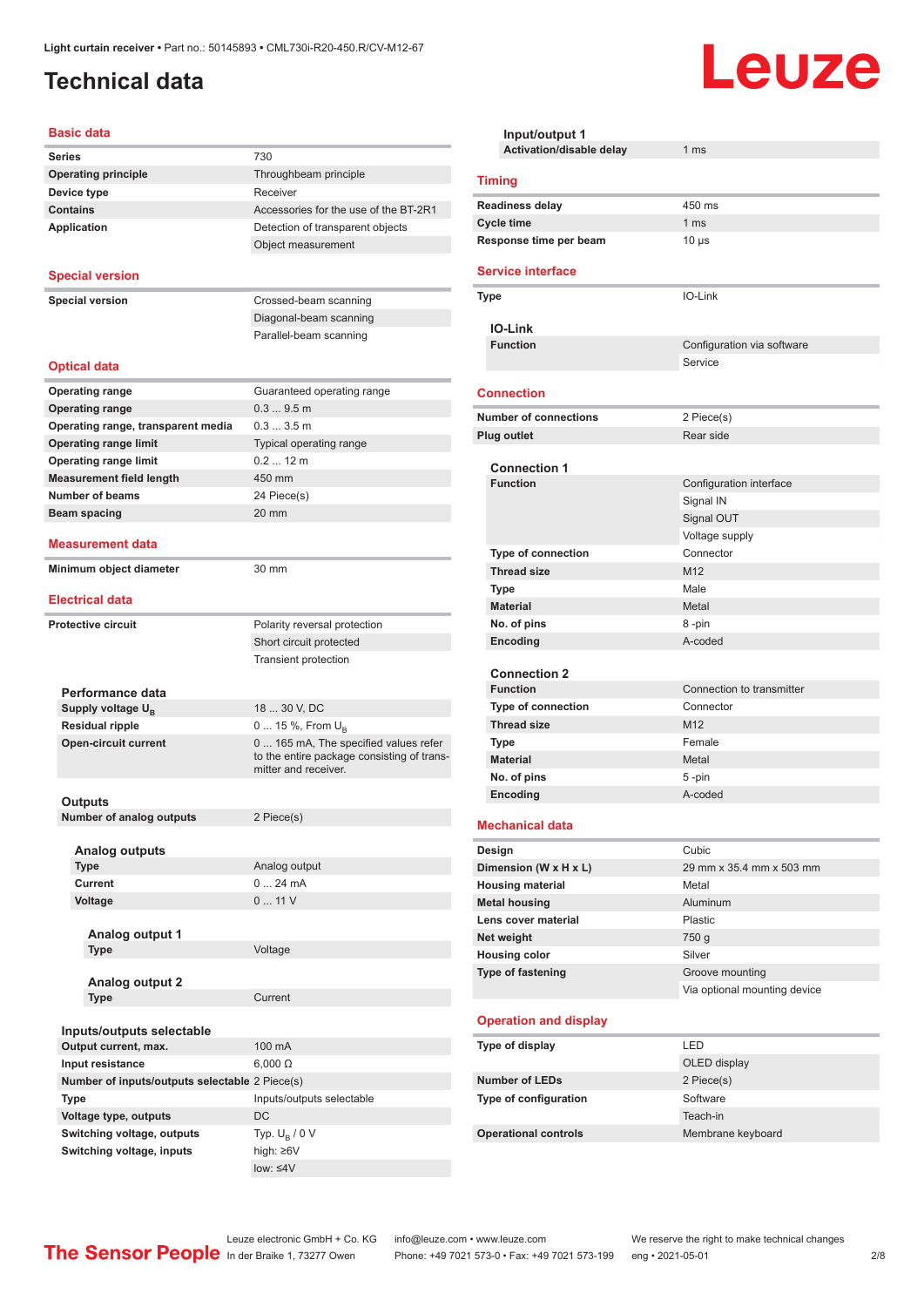### **Technical data**

## Leuze

#### **Environmental data**

| Ambient temperature, operation | $-3060 °C$  |  |
|--------------------------------|-------------|--|
| Ambient temperature, storage   | $-40$ 70 °C |  |
| <b>Certifications</b>          |             |  |
|                                |             |  |
| Degree of protection           | IP 67       |  |
| <b>Protection class</b>        | Ш           |  |
| <b>Certifications</b>          | c CSA US    |  |

#### **Classification**

| <b>Customs tariff number</b> | 90314990 |
|------------------------------|----------|
| eCl@ss 5.1.4                 | 27270910 |
| eCl@ss 8.0                   | 27270910 |
| eCl@ss 9.0                   | 27270910 |
| eCl@ss 10.0                  | 27270910 |
| eCl@ss 11.0                  | 27270910 |
| <b>ETIM 5.0</b>              | EC002549 |
| <b>ETIM 6.0</b>              | EC002549 |
| <b>ETIM 7.0</b>              | EC002549 |
|                              |          |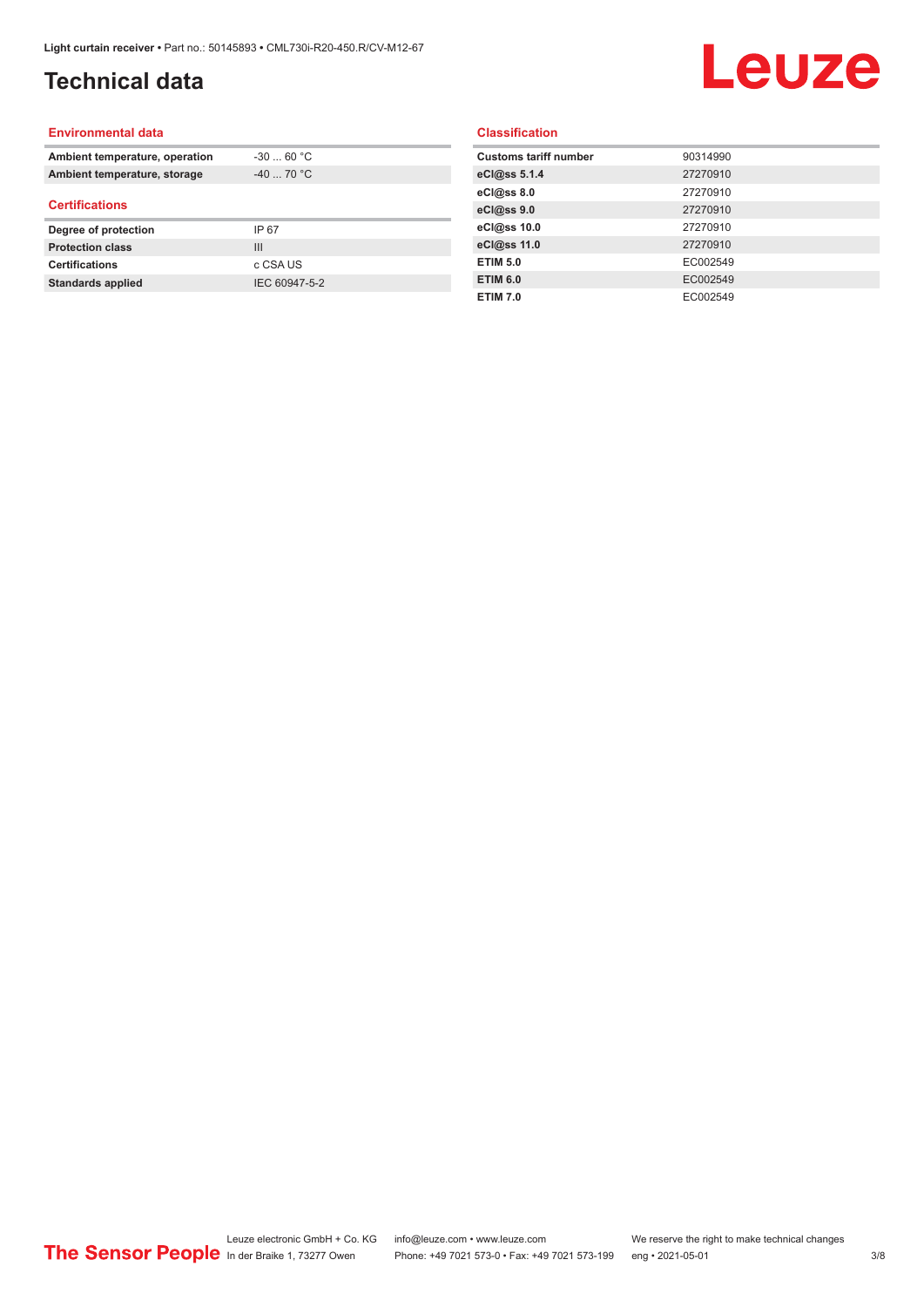#### <span id="page-3-0"></span>**Dimensioned drawings**

**Leuze** 

All dimensions in millimeters



## **Electrical connection**

**Connection 1**

| <b>Function</b>    | Configuration interface |
|--------------------|-------------------------|
|                    | Signal IN               |
|                    | Signal OUT              |
|                    | Voltage supply          |
| Type of connection | Connector               |
| <b>Thread size</b> | M12                     |
| <b>Type</b>        | Male                    |
| <b>Material</b>    | Metal                   |
| No. of pins        | 8-pin                   |
| Encoding           | A-coded                 |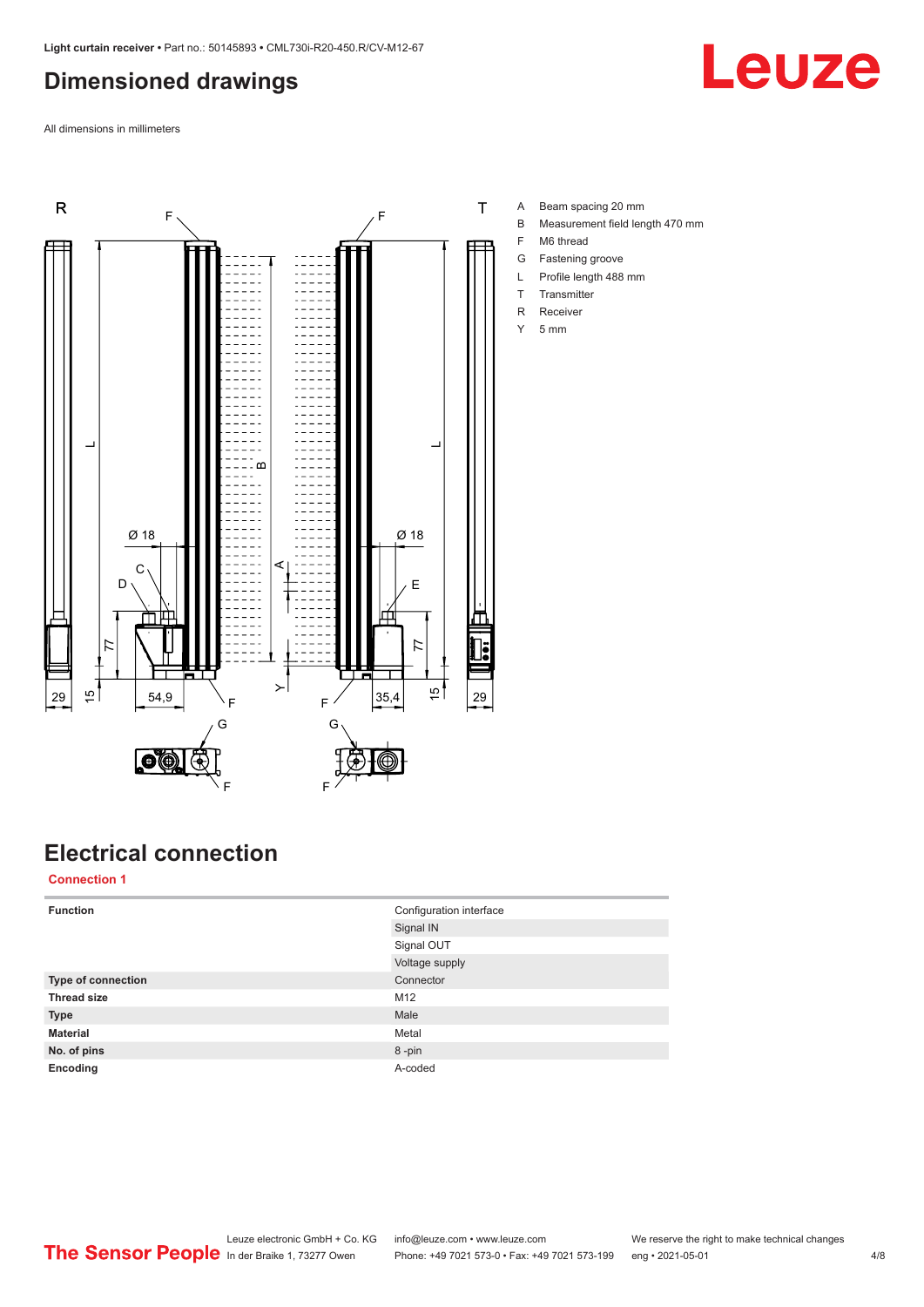#### <span id="page-4-0"></span>**Electrical connection**

| <b>Pin</b>  | <b>Pin assignment</b> |
|-------------|-----------------------|
| 1           | $V +$                 |
| $\mathbf 2$ | I/O <sub>1</sub>      |
| 3           | GND                   |
| 4           | IO-Link               |
| 5           | I/O <sub>2</sub>      |
| 6           | OUT V                 |
| 7           | OUT mA                |
| 8           | <b>AGND</b>           |

#### **Connection 2**

| <b>Function</b>    | Connection to transmitter |
|--------------------|---------------------------|
| Type of connection | Connector                 |
| <b>Thread size</b> | M12                       |
| <b>Type</b>        | Female                    |
| <b>Material</b>    | Metal                     |
| No. of pins        | $5$ -pin                  |
| Encoding           | A-coded                   |

| Pin            | <b>Pin assignment</b> |  |
|----------------|-----------------------|--|
|                | <b>FE/SHIELD</b>      |  |
| $\overline{2}$ | $V +$                 |  |
| 3              | <b>GND</b>            |  |
| $\overline{4}$ | RS 485 Tx+            |  |
| 5              | RS 485 Tx-            |  |

### **Operation and display**

| <b>LED</b>     | <b>Display</b>           | <b>Meaning</b>                         |
|----------------|--------------------------|----------------------------------------|
|                | Green, continuous light  | Operational readiness                  |
|                | Green, flashing          | Teach / error                          |
| $\overline{2}$ | Yellow, continuous light | Light path free, with function reserve |
|                | Yellow, flashing         | No function reserve                    |
|                | Off                      | Object detected                        |

#### **Suitable transmitters**

| Part no. | <b>Designation</b>        | <b>Article</b>               | <b>Description</b>                                                          |
|----------|---------------------------|------------------------------|-----------------------------------------------------------------------------|
| 50118968 | CML730i-T20-470.R-<br>M12 | Light curtain<br>transmitter | Operating range: 0.3  9.5 m<br>Connection: Connector, M12, Rear side, 5-pin |

#### **Part number code**

Part designation: **CML7XXi-YZZ-AAAA.BCCCDDD-EEEFFF**

| <b>CML</b> | <b>Operating principle</b><br>Measuring light curtain   |
|------------|---------------------------------------------------------|
| 7XXi       | <b>Series</b><br>720i: 720i series<br>730i: 730i series |





6 7

5

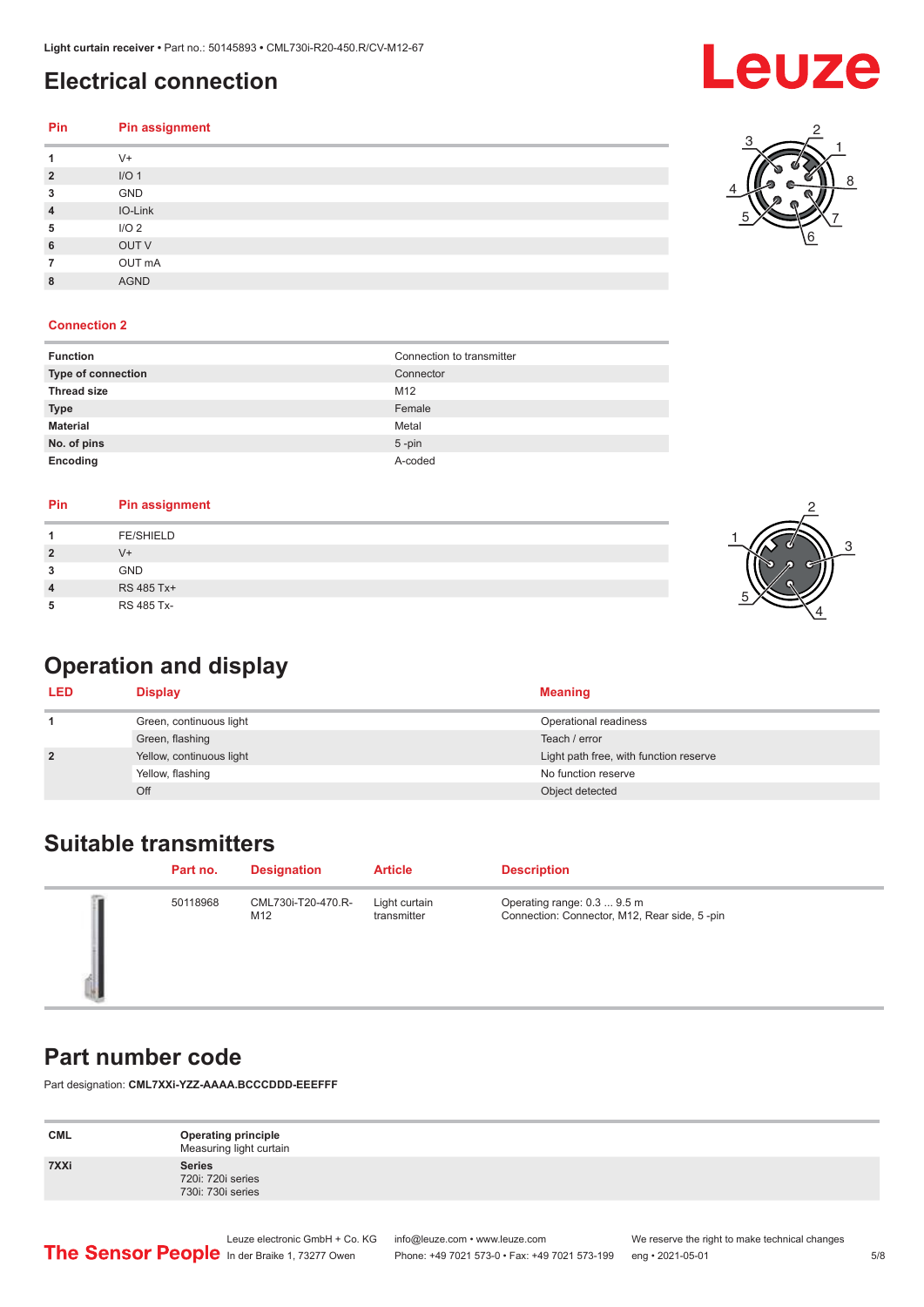#### <span id="page-5-0"></span>**Part number code**



| Y           | Device type<br>T: transmitter<br>R: receiver                                                                                              |
|-------------|-------------------------------------------------------------------------------------------------------------------------------------------|
| <b>ZZ</b>   | Beam spacing<br>$05:5$ mm<br>10:10 mm<br>$20:20$ mm<br>40:40 mm                                                                           |
| <b>AAAA</b> | Measurement field length [mm], dependent on beam spacing                                                                                  |
| в           | Equipment<br>A: connector outlet, axial<br>R: rear connector outlet                                                                       |
| <b>CCC</b>  | Interface<br>L: IO-Link<br>/CN: CANopen<br>/PB: PROFIBUS<br>/PN: PROFINET<br>/CV: Analog current and voltage output<br>/D3: RS 485 Modbus |
| <b>DDD</b>  | <b>Special equipment</b><br>-PS: Power Setting                                                                                            |
| EEE         | <b>Electrical connection</b><br>M12: M12 connector                                                                                        |
| <b>FFF</b>  | -EX: Explosion protection                                                                                                                 |
| <b>Note</b> |                                                                                                                                           |
|             | $\&$ A list with all available device types can be found on the Leuze website at www.leuze.com.                                           |

#### **Notes**

| <b>Observe intended use!</b>                                                                                                                                                                                                  |
|-------------------------------------------------------------------------------------------------------------------------------------------------------------------------------------------------------------------------------|
| $\%$ This product is not a safety sensor and is not intended as personnel protection.<br>$\%$ The product may only be put into operation by competent persons.<br>§ Only use the product in accordance with its intended use. |



#### **For UL applications:**

ª For UL applications, use is only permitted in Class 2 circuits in accordance with the NEC (National Electric Code).

ª These proximity switches shall be used with UL Listed Cable assemblies rated 30V, 0.5A min, in the field installation, or equivalent (categories: CYJV/ CYJV7 or PVVA/PVVA7)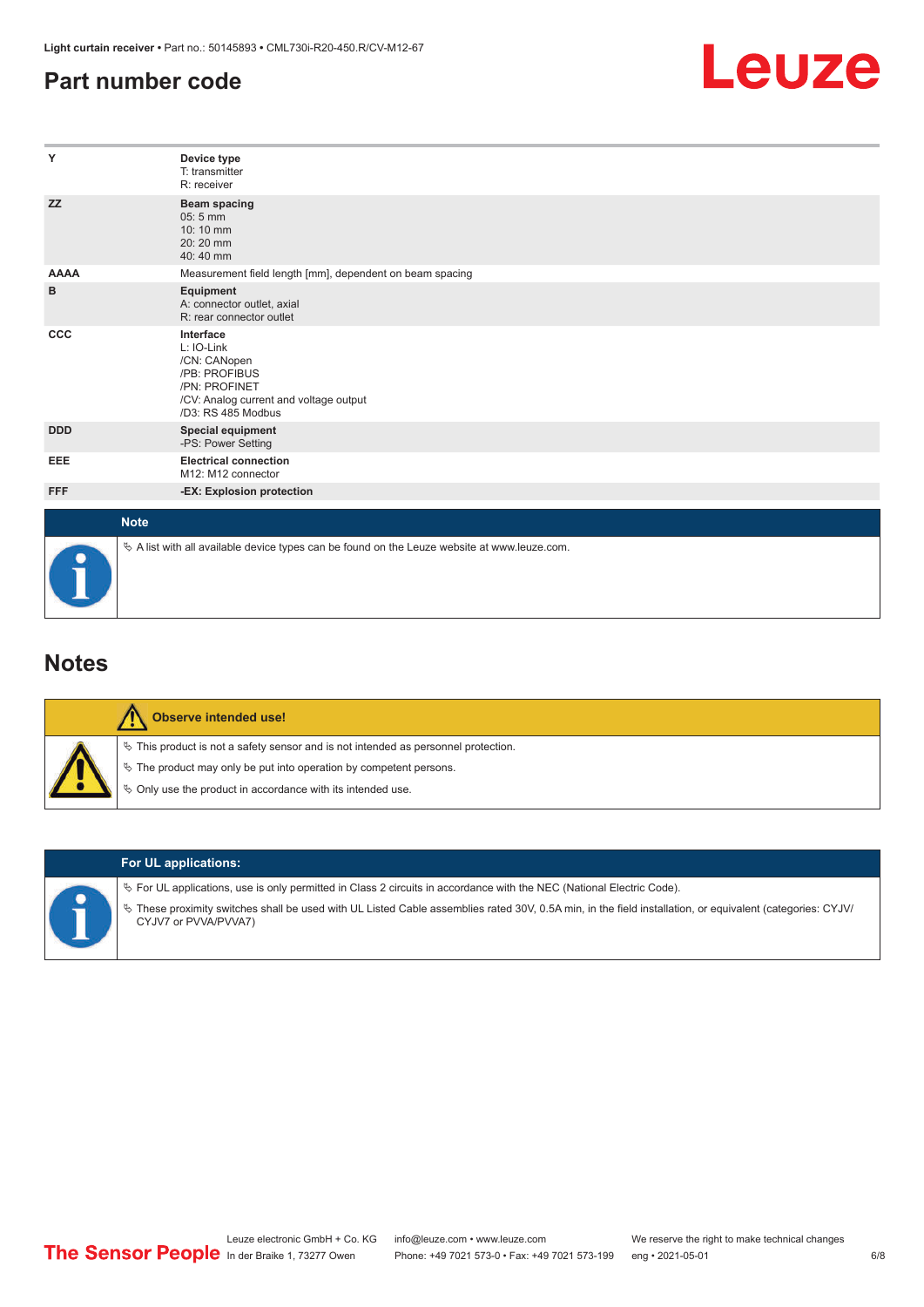#### **Accessories**

## **Leuze**

### Connection technology - Connection cables

|   | Part no. | <b>Designation</b> | <b>Article</b>   | <b>Description</b>                                                                                                                                          |
|---|----------|--------------------|------------------|-------------------------------------------------------------------------------------------------------------------------------------------------------------|
| U | 50135128 | KD S-M12-8A-P1-050 | Connection cable | Connection 1: Connector, M12, Axial, Female, A-coded, 8-pin<br>Connection 2: Open end<br>Shielded: Yes<br>Cable length: 5,000 mm<br>Sheathing material: PUR |

#### Connection technology - Interconnection cables

|   |                    | Part no. | <b>Designation</b>                     | <b>Article</b>        | <b>Description</b>                                                                                                                                                                                                                           |
|---|--------------------|----------|----------------------------------------|-----------------------|----------------------------------------------------------------------------------------------------------------------------------------------------------------------------------------------------------------------------------------------|
| ₿ | (.<br><b>drams</b> | 50129781 | <b>KDS DN-M12-5A-</b><br>M12-5A-P3-050 | Interconnection cable | Suitable for interface: DeviceNet, CANopen<br>Connection 1: Connector, M12, Axial, Female, A-coded, 5-pin<br>Connection 2: Connector, M12, Axial, Male, A-coded, 5-pin<br>Shielded: Yes<br>Cable length: 5,000 mm<br>Sheathing material: PUR |

#### Mounting technology - Mounting brackets

|               | Part no. | <b>Designation</b> | <b>Article</b>      | <b>Description</b>                                                                                                                                                                                                        |
|---------------|----------|--------------------|---------------------|---------------------------------------------------------------------------------------------------------------------------------------------------------------------------------------------------------------------------|
| <b>Altres</b> | 50142900 | BT 700M.5-2SET     | Mounting device set | Design of mounting device: Bracket mounting<br>Fastening, at system: Through-hole mounting, T slotted hole<br>Mounting bracket, at device: Screw type, Sliding block<br>Type of mounting device: Rigid<br>Material: Steel |

#### Mounting technology - Swivel mounts

| Part no. | <b>Designation</b> | <b>Article</b>       | <b>Description</b>                                                                                                                                          |
|----------|--------------------|----------------------|-------------------------------------------------------------------------------------------------------------------------------------------------------------|
| 429046   | <b>BT-2R1</b>      | Mounting bracket set | Fastening, at system: Through-hole mounting<br>Mounting bracket, at device: Clampable<br>Type of mounting device: Turning, 360°<br>Material: Metal, Plastic |

#### Configuration devices

| Part no. | <b>Designation</b>             | <b>Article</b>  | <b>Description</b>                                                       |
|----------|--------------------------------|-----------------|--------------------------------------------------------------------------|
| 50121098 | SET MD12-US2-IL1.1<br>$+$ Zub. | Diagnostics set | Interface: USB<br>Connections: 2 Piece(s)<br>Degree of protection: IP 20 |